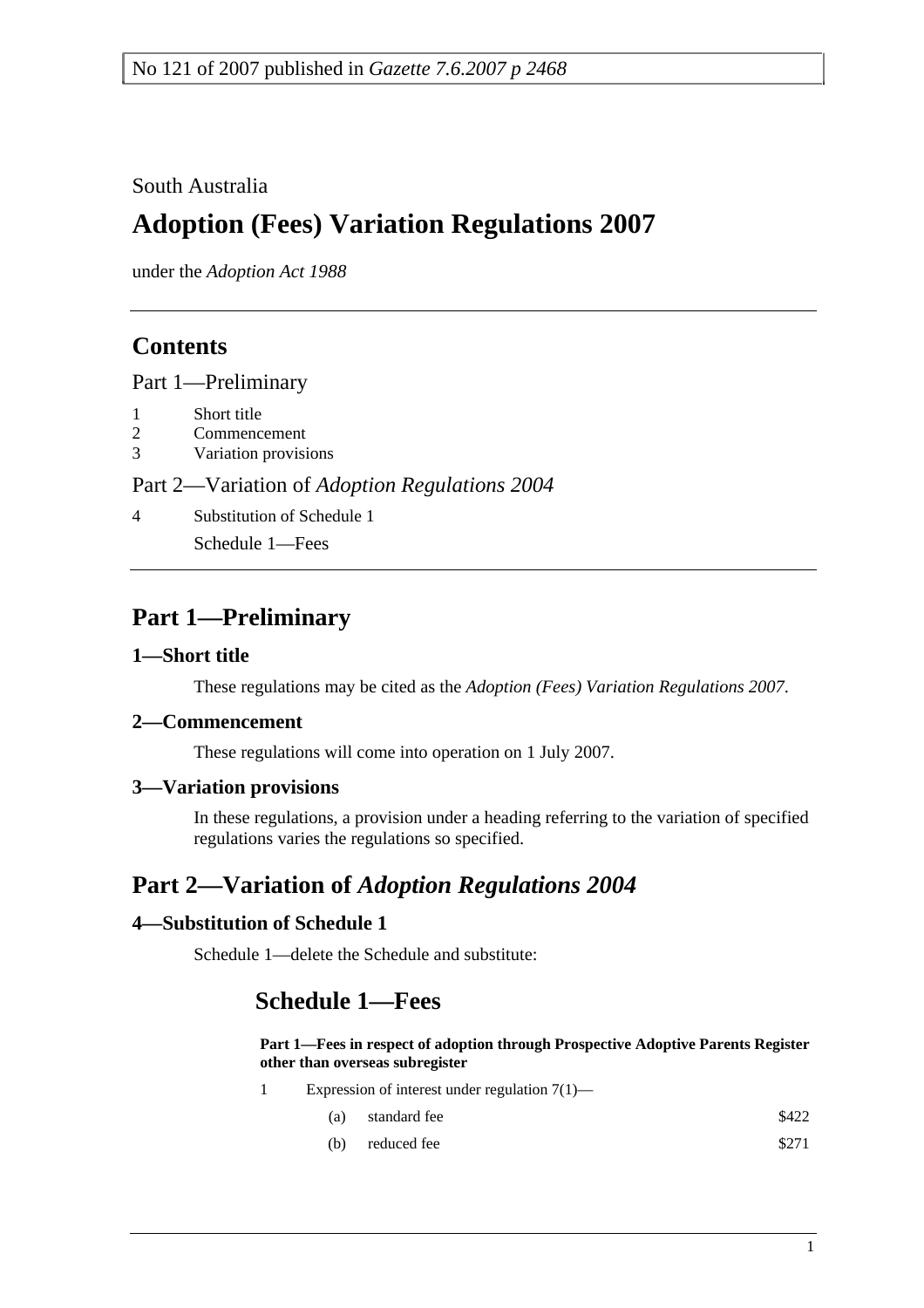| 2                 | Application for registration as a prospective adoptive<br>parent-                                                                                                                                                                                                                                                                   |                                                                                    |         |  |  |  |
|-------------------|-------------------------------------------------------------------------------------------------------------------------------------------------------------------------------------------------------------------------------------------------------------------------------------------------------------------------------------|------------------------------------------------------------------------------------|---------|--|--|--|
|                   | (a)                                                                                                                                                                                                                                                                                                                                 | standard fee                                                                       | \$556   |  |  |  |
|                   | (b)                                                                                                                                                                                                                                                                                                                                 | reduced fee                                                                        | \$305   |  |  |  |
| 3                 |                                                                                                                                                                                                                                                                                                                                     | Preparation of an assessment report by the Chief Executive<br>under regulation 9-  |         |  |  |  |
|                   | (a)                                                                                                                                                                                                                                                                                                                                 | standard fee                                                                       | \$541   |  |  |  |
|                   | (b)                                                                                                                                                                                                                                                                                                                                 | reduced fee                                                                        | \$275   |  |  |  |
| 4                 | regulation 19                                                                                                                                                                                                                                                                                                                       | On selection of an applicant for an adoption order under                           | \$270   |  |  |  |
|                   | Part 2—Fees in respect of adoption through overseas subregister                                                                                                                                                                                                                                                                     |                                                                                    |         |  |  |  |
| 5                 | Expression of interest under regulation $7(1)$ —                                                                                                                                                                                                                                                                                    |                                                                                    |         |  |  |  |
|                   | (a)                                                                                                                                                                                                                                                                                                                                 | standard fee                                                                       | \$649   |  |  |  |
|                   | (b)                                                                                                                                                                                                                                                                                                                                 | reduced fee                                                                        | \$487   |  |  |  |
| 6                 | Application for registration as a prospective adoptive parent<br>and preparation of an assessment report by the Chief<br>Executive under regulation 9-                                                                                                                                                                              |                                                                                    |         |  |  |  |
|                   | (a)                                                                                                                                                                                                                                                                                                                                 | standard fee                                                                       | \$3 245 |  |  |  |
|                   | (b)                                                                                                                                                                                                                                                                                                                                 | reduced fee                                                                        | \$2 704 |  |  |  |
|                   | (The fee includes participation in certain workshops and<br>seminars.)                                                                                                                                                                                                                                                              |                                                                                    |         |  |  |  |
| 7                 | On preparation of file for lodging with relevant authority of<br>overseas country                                                                                                                                                                                                                                                   |                                                                                    | \$2 163 |  |  |  |
| 8                 | On selection of an applicant for an adoption order for a<br>particular child under regulation 19-                                                                                                                                                                                                                                   |                                                                                    |         |  |  |  |
|                   | (a)                                                                                                                                                                                                                                                                                                                                 | for first child to be placed for adoption                                          | \$2 812 |  |  |  |
|                   | (b)                                                                                                                                                                                                                                                                                                                                 | for second or subsequent child to be placed for<br>adoption                        | \$2 704 |  |  |  |
| Part 3-Other fees |                                                                                                                                                                                                                                                                                                                                     |                                                                                    |         |  |  |  |
| 9                 |                                                                                                                                                                                                                                                                                                                                     | On lodgement of an application for transfer of registration<br>under regulation 11 | \$227   |  |  |  |
| 10                | On lodgement of an application for conversion of<br>\$368<br>registration under regulation 12                                                                                                                                                                                                                                       |                                                                                    |         |  |  |  |
| 11                | For preparation of an assessment report by the Chief<br>\$368<br>Executive following an application for conversion of<br>registration under regulation 12                                                                                                                                                                           |                                                                                    |         |  |  |  |
| 12                | For all functions associated with consent to adoption and,<br>where necessary, the preparation of a report under<br>section $22(1)$ of the Act prior to an application to the Court<br>for an order for adoption of a child by a person other than a<br>person selected as an applicant for an adoption order from<br>the register- |                                                                                    |         |  |  |  |
|                   | (a)                                                                                                                                                                                                                                                                                                                                 | if the application for an adoption order is to relate<br>to only 1 child           | \$301   |  |  |  |